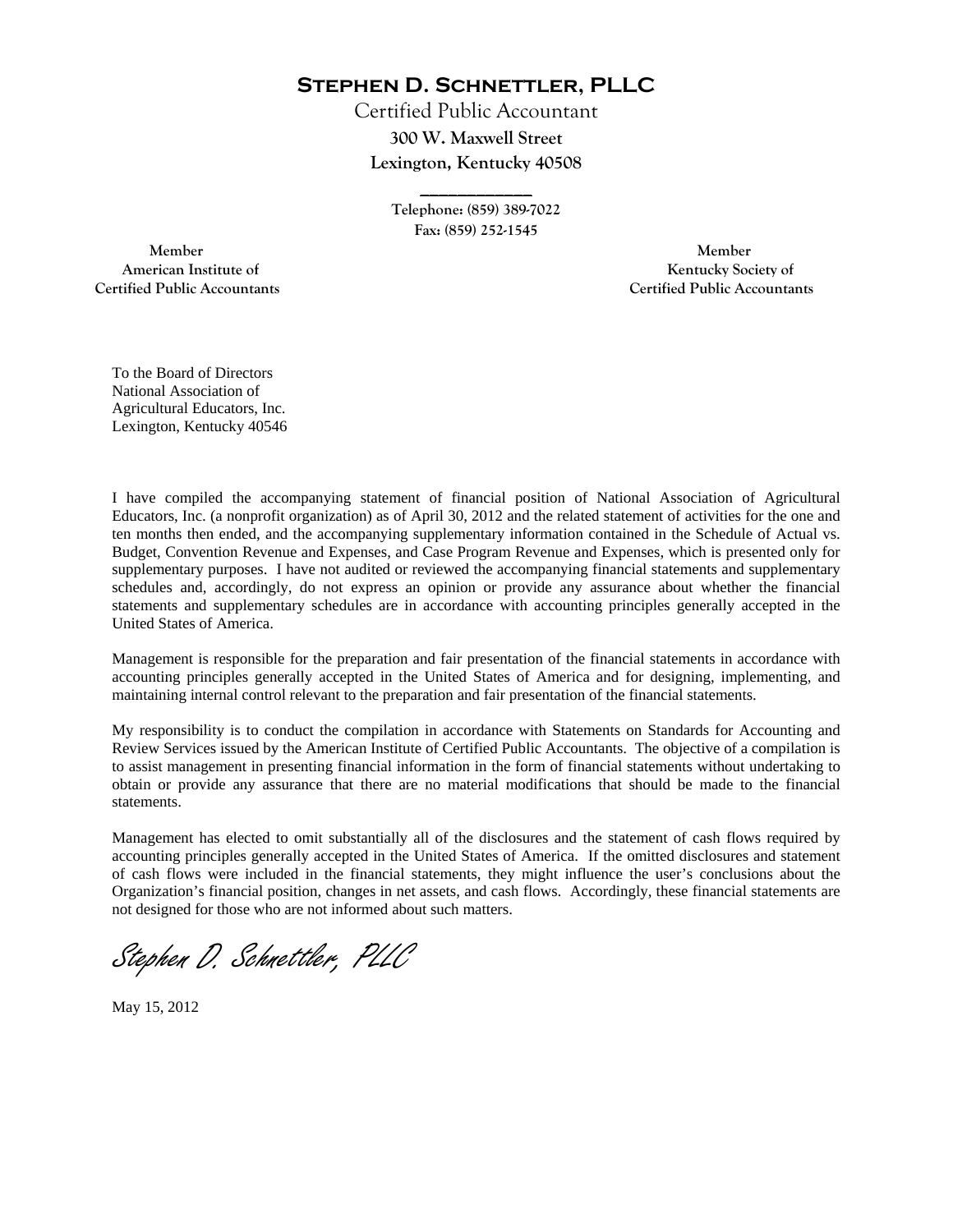# NATIONAL ASSOCIATION OF AGRICULTURAL EDUCATORS, INC. **Statement of Financial Position** April 30, 2012

| <b>ASSETS</b>                           |               |
|-----------------------------------------|---------------|
| Cash on deposit                         | \$<br>63,178  |
| Investments - operating fund            | 439,369       |
| Investments - life membership fund      | 158,715       |
| Investments - reserve fund              | 83,420        |
| Accounts receivable                     | 41,892        |
| Prepaid expenses                        | 7,305         |
| Property and equipment - CASE           | 1,026         |
| Property and equipment                  | 13,794        |
| <b>TOTAL ASSETS</b>                     | \$<br>808,699 |
| <b>LIABILITIES AND NET ASSETS</b>       |               |
| <b>LIABILITIES</b>                      |               |
| Accounts payable                        | \$<br>24,137  |
| Accrued leave payable                   | 25,077        |
| Other current liabilities               | 5,108         |
| <b>TOTAL LIABILITIES</b>                | 54,322        |
| <b>NET ASSETS</b>                       |               |
| Unrestricted net assets:                |               |
| Current operation                       | 600,680       |
| Board designated for special purposes   | 129,248       |
| Temporarily restricted net assets       | 752           |
| <b>CASE Project</b>                     | 23,697        |
| <b>TOTAL NET ASSETS</b>                 | 754,377       |
| <b>TOTAL LIABILITIES AND NET ASSETS</b> | \$<br>808,699 |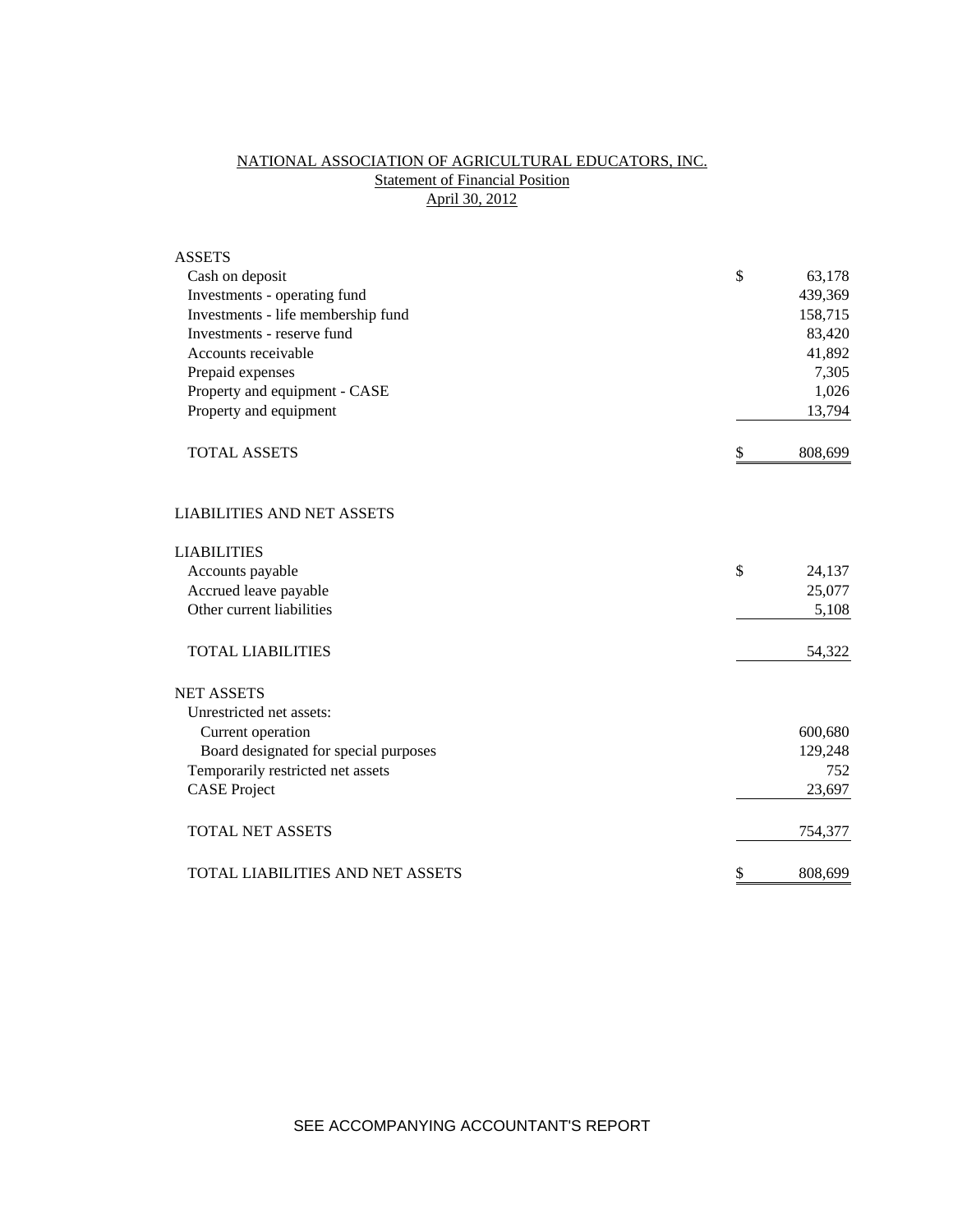## NATIONAL ASSOCIATION OF AGRICULTURAL EDUCATORS, INC. **Statement of Activities** For the Ten Months Ended April 30, 2012

|                                       |    | Current        |              | Board      | Temporarily | CASE         |    |           |
|---------------------------------------|----|----------------|--------------|------------|-------------|--------------|----|-----------|
|                                       |    | Operations     |              | Designated | Restricted  | Project      |    | Total     |
| Revenue, Gains and Losses             |    |                |              |            |             |              |    |           |
| Membership dues                       | \$ | 365,205        | $\mathbb{S}$ | 5,400      | \$          | \$           | \$ | 370,605   |
| Convention registration               |    | 82,293         |              |            |             |              |    | 82,293    |
| Sponsorship and awards                |    | 9,950          |              |            |             |              |    | 9,950     |
| Merchandise sales                     |    | 4,039          |              |            |             |              |    | 4,039     |
| Contributions                         |    |                |              |            | 704         |              |    | 704       |
| Management fees                       |    | 72,500         |              |            |             |              |    | 72,500    |
| Net realized and unrealized           |    |                |              |            |             |              |    |           |
| gains (losses) on securities          |    | (14, 585)      |              |            |             |              |    | (14, 585) |
| Interest and dividends                |    | 16,060         |              |            |             |              |    | 16,060    |
| FFA Foundation projects               |    | 176,485        |              |            |             |              |    | 176,485   |
| CASE Program income                   |    |                |              |            |             | 423,017      |    | 423,017   |
| Other income                          |    | 161,747        |              |            |             |              |    | 161,747   |
| Total Revenue, Gaines and Losses      |    | 873,694        |              | 5,400      | 704         | 423,017      |    | 1,302,815 |
| Net Assets Released from Restrictions |    |                |              |            |             |              |    |           |
| Total Revenue, Gains and Losses       |    |                |              |            |             |              |    |           |
| and Reclassifications                 |    | 873,694        |              | 5,400      | 704         | 423,017      |    | 1,302,815 |
| Expenses                              |    |                |              |            |             |              |    |           |
| General expenses                      |    | 612,106        |              |            |             |              |    | 612,106   |
| FFA Foundation projects               |    | 105,258        |              |            |             |              |    | 105,258   |
| <b>CASE</b> Program expenses          |    | $\overline{a}$ |              |            |             | 551,074      |    | 551,074   |
| Convention expenses                   |    | 128,290        |              |            |             |              |    | 128,290   |
| Total expenses                        |    | 845,654        |              |            |             | 551,074      |    | 1,396,728 |
| INCREASE (DECREASE) IN NET ASSETS     |    | 28,040         |              | 5,400      | 704         | (128, 057)   |    | (93, 913) |
| NET ASSETS AT BEGINNING OF PERIOD     |    | 572,640        |              | 123,848    | 48          | 151,754      |    | 848,290   |
| NET ASSETS AT END OF PERIOD           | \$ | 600.680        | S            | 129.248    | \$<br>752   | \$<br>23,697 | S  | 754,377   |

SEE ACCOMPANYING ACCOUNTANT'S REPORT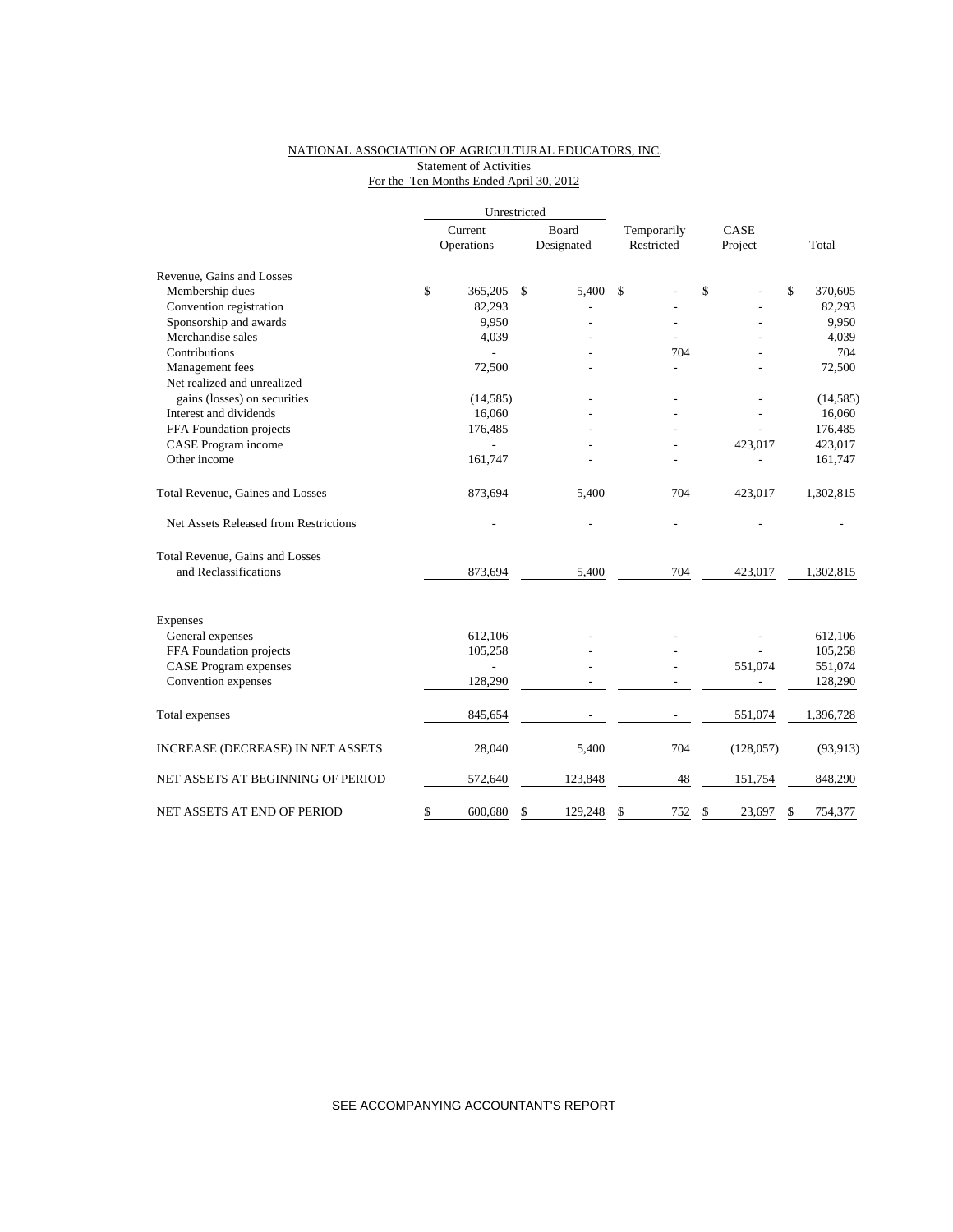#### NATIONAL ASSOCIATION OF AGRICULTURAL EDUCATORS, INC. Schedule of Actual vs. Budget

For the One and Ten Months Ended April 30, 2012

|                                                                 | <b>MONTH</b>             | <b>MONTH</b>  | <b>MONTH</b>         | YEAR TO DATE             | <b>YEAR</b>              | <b>YEAR</b>      |
|-----------------------------------------------------------------|--------------------------|---------------|----------------------|--------------------------|--------------------------|------------------|
| <b>REVENUE</b>                                                  | <b>ACTUAL</b>            | <b>BUDGET</b> | <b>SVARIANCE</b>     | <b>ACTUAL</b>            | <b>BUDGET</b>            | <b>SVARIANCE</b> |
| Member dues                                                     | \$<br>4,665              | \$<br>32,164  | \$<br>$(27, 499)$ \$ | 350,435 \$               | 385,970 \$               | (35, 535)        |
| Corporate membership dues                                       | 1,500                    | 2,563         | (1,063)              | 20,170                   | 30,750                   | (10,580)         |
| <b>NSTA Dues</b>                                                |                          | L.            |                      | ٠                        |                          |                  |
| Delmar scholarships                                             |                          | 625           | (625)                | ÷,                       | 7,500                    | (7,500)          |
|                                                                 |                          | 4,583         | (4,583)              | 72,500                   | 55,000                   |                  |
| Foundation management fees<br>MBNA affinity credit card program |                          | ä,            |                      |                          |                          | 17,500           |
| Toyota vehicle lease management fee                             |                          | ä,            |                      | $\overline{\phantom{a}}$ |                          |                  |
| Interest and dividends                                          | $\mathbf{2}$             | 500           |                      | ÷,<br>11,882             |                          | 5,882            |
| Net realized and unrealized                                     |                          |               | (498)                |                          | 6,000                    |                  |
|                                                                 |                          |               |                      |                          |                          |                  |
| gains (losses) on securities                                    | (5,370)                  | 2,583         | (7,953)              | (14, 585)                | 31,000                   | (45, 585)        |
| Merchandise sales                                               | 248                      | 708           | (460)                | 4,039                    | 8,500                    | (4, 461)         |
| Investment income, Life Fund                                    | 107                      | 250<br>÷      | (143)                | 4,178<br>704             | 3,000                    | 1,178<br>704     |
| Contributions, Legislative Fund                                 | ٠                        |               | ÷.                   |                          | $\overline{\phantom{a}}$ |                  |
| Miscellaneous income                                            | ÷.                       | 250           | (250)                | 7,877                    | 3,000                    | 4,877            |
| National Teach Ag Campaign                                      | 12,189                   | ٠             | 12,189               | 54,366                   | $\overline{\phantom{a}}$ | 54,366           |
| Teacher crisis fund                                             |                          | ä,            |                      | 6,108                    |                          | 6,108            |
| Risk management education                                       |                          | ÷.            | ٠                    | ٠                        | $\overline{\phantom{a}}$ | ٠                |
| AEM business manager stipend                                    |                          | 333           | (333)                | ÷,                       | 4,000                    | (4,000)          |
| <b>GMAC</b> SmartEdge program                                   | ٠                        |               |                      | $\overline{\phantom{a}}$ |                          |                  |
| Webinar revenue                                                 |                          | 1,367         | (1, 367)             |                          | 16,400                   | (16, 400)        |
| DuPont Agrisciense                                              | 5,033                    | L,            | 5,033                | 67,185                   |                          | 67,185           |
| <b>NPS</b>                                                      | 820                      | L,            | 820                  | 820                      |                          | 820              |
| Hurricane relief                                                | $\overline{\phantom{a}}$ | ٠             | ÷,                   | 500                      |                          | 500              |
| Council MMM management fee                                      |                          |               |                      | 5,000                    |                          | 5,000            |
| FFA Foundation project - TTTK                                   |                          | 4,625         | (4,625)              | 40,665                   | 55,500                   | (14, 835)        |
| FFA Foundation project - OPAP                                   |                          | 997           | (997)                | 12,008                   | 11,965                   | 43               |
| FFA Foundation project - OMSP                                   |                          | 946           | (946)                | 8,473                    | 11,350                   | (2,877)          |
| FFA Foundation project - OT                                     |                          | 997           | (997)                | 7,847                    | 11,965                   | (4,118)          |
| FFA Foundation project - OYM                                    |                          | 946           | (946)                | 11,155                   | 11,350                   | (195)            |
| FFA Foundation project - Greenhouse                             |                          | ä,            | $\frac{1}{2}$        | $\overline{\phantom{a}}$ | $\frac{1}{2}$            | ÷.               |
| FFA Foundation project - LAA                                    |                          |               |                      | 4,920                    | 4,170                    | 750              |
| FFA Foundation teacher workshop                                 |                          |               |                      | 9,970                    | ÷                        | 9,970            |
| FFA Foundation internet café                                    |                          |               |                      | 2,639                    | ÷.                       | 2,639            |
| FFA Foundation Pfizer classroom                                 |                          |               | ٠                    | 8,453                    | ٠                        | 8,453            |
| FFA Foundation Regional Grants Revenue                          |                          |               |                      |                          |                          |                  |
| FFA Foundation Agriscience Teacher                              |                          |               |                      | 13,700                   |                          | 13,700           |
| FFA Foundation project - NAAE Convention                        |                          |               |                      | 56,655                   | ÷,                       | 56,655           |
| CASE program net income                                         | 36,944                   |               | 36,944               | (128, 057)               | 10,000                   | (138, 057)       |
| Convention net income                                           |                          | 6,880         | (6,880)              | (16, 156)                | 75,560                   | (91,716)         |
| <b>TOTAL REVENUE</b>                                            | 56,138                   | 61,317        | (5, 179)             | 623,451                  | 742,980                  | (119, 529)       |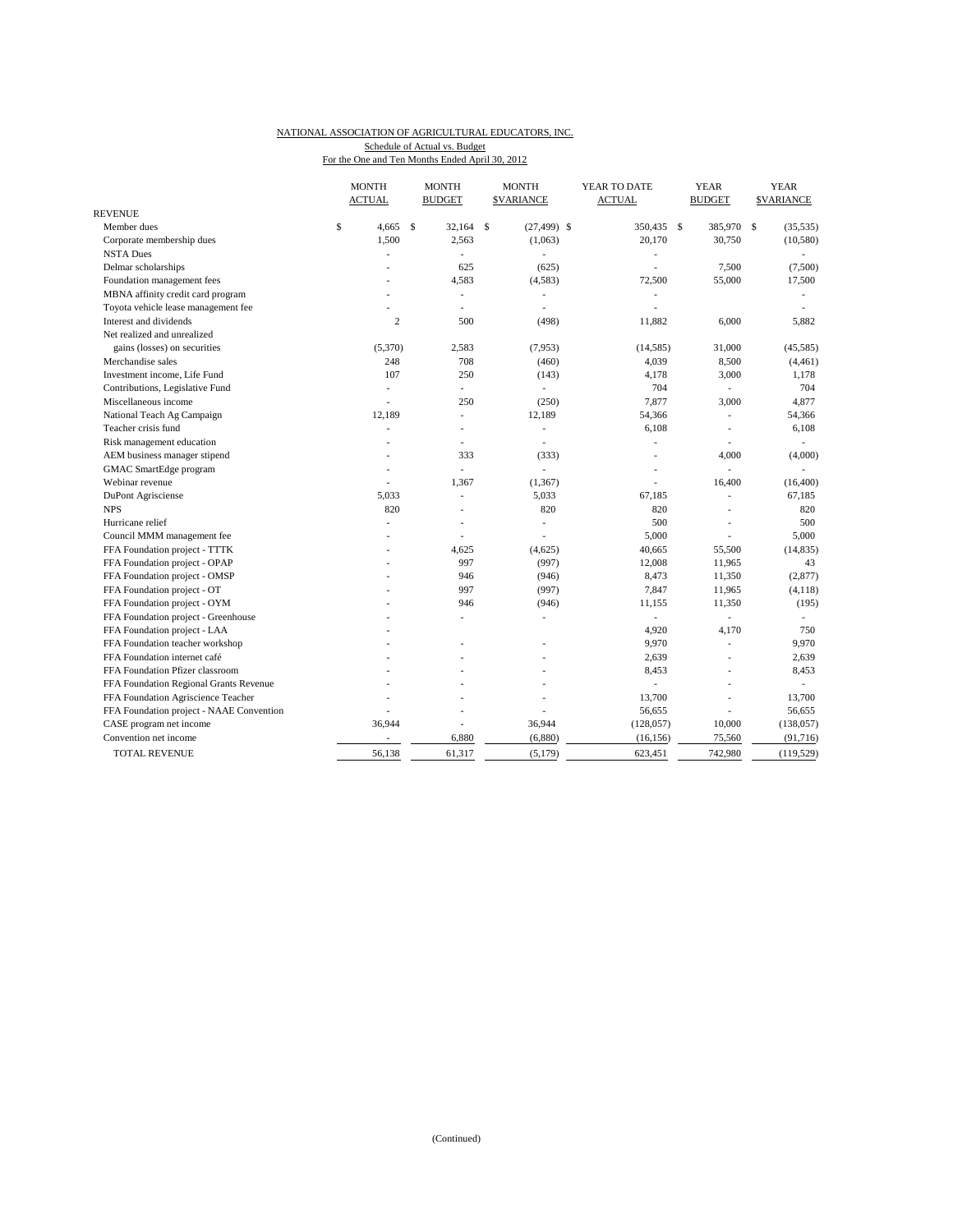## NATIONAL ASSOCIATION OF AGRICULTURAL EDUCATORS, INC. Schedule of Actual vs. Budget

| For the One and Ten Months Ended April 30, 2012 |  |  |  |  |  |
|-------------------------------------------------|--|--|--|--|--|
|                                                 |  |  |  |  |  |

|                                     | <b>MONTH</b>             | <b>MONTH</b>   |             | <b>MONTH</b>             | YEAR TO DATE   | <b>YEAR</b>    | <b>YEAR</b>                |
|-------------------------------------|--------------------------|----------------|-------------|--------------------------|----------------|----------------|----------------------------|
|                                     | <b>ACTUAL</b>            | <b>BUDGET</b>  |             | <b>\$VARIANCE</b>        | <b>ACTUAL</b>  | <b>BUDGET</b>  | <b>\$VARIANCE</b>          |
| <b>EXPENSES</b>                     |                          |                |             |                          |                |                |                            |
| <b>Salaries</b>                     | 20,282                   | 23,303         |             | (3,021)                  | 253,001        | 279,630        | (26, 629)                  |
| Taxes and benefits                  | 6,771                    | 5,773          |             | 998                      | 59,742         | 69,271         | (9,529)                    |
| Computer service                    | 1,036                    | 542            |             | 494                      | 6,276          | 6,500          | (224)                      |
| Telephone                           | 606                      | 417            |             | 189                      | 2,077          | 5,000          | (2,923)                    |
| Accounting                          | 500                      | 1,058          |             | (558)                    | 12,100         | 12,700         | (600)                      |
| Depreciation                        | 243                      | 583            |             | (340)                    | 2,219          | 7,000          | (4,781)                    |
| Rent                                | 5,000                    | 625            |             | 4,375                    | 5,000          | 7,500          | (2,500)                    |
| Insurance                           | 234                      | 500            |             | (266)                    | 5,555          | 6,000          | (445)                      |
| Legal                               | L.                       |                | 83          | (83)                     | 2,419          | 1,000          | 1,419                      |
| Office Supplies                     | 897                      | 583            |             | 314                      | 5,139          | 7,000          | (1, 861)                   |
| Bank charges and investment fees    |                          |                | $\,$ 8 $\,$ | (8)                      | 1,795          | 100            | 1,695                      |
| Printing, general                   |                          | 417            |             | (417)                    | 1,835          | 5,000          | (3,165)                    |
| Staff training                      |                          |                | 83          | (83)                     | $\sim$         | 1,000          | (1,000)                    |
| Taxes and licenses                  |                          |                | 5           | (5)                      | 55             | 60             | (5)                        |
| Membership and contributions        | 415                      | 1,250          |             | (835)                    | 14,067         | 15,000         | (933)                      |
| Travel, staff                       | 2,966                    | 2,500          |             | 466                      | 11,219         | 30,000         | (18, 781)                  |
| Promotion and marketing             | 102                      | 2,167          |             | (2,065)                  | 9,701          | 26,000         | (16,299)                   |
| Merchandise and diaries             |                          | 833            |             | (833)                    | 2,892          | 10,000         | (7,108)                    |
| Photocopying                        | 20                       |                | $\,$ 8 $\,$ | 12                       | 89             | 100            | (11)                       |
| Postage, general                    | 151                      | 500            |             | (349)                    | 4,029          | 6,000          | (1,971)                    |
| Professional liability insurance    | ÷.                       | 3,118          |             | (3, 118)                 | 37,270         | 37,415         | (145)                      |
| Public relations                    | J.                       |                | 42          | (42)                     | 57             | 500            | (443)                      |
| Scholarships                        |                          | 938            |             | (938)                    | 11,250         | 11,250         |                            |
| Travel, regional secretaries        |                          | 1,042          |             | (1,042)                  | 9,577          | 12,500         | (2,923)                    |
| Travel, board of directors          | 7.002                    | 2,917          |             | 4,085                    | 23,884         | 35,000         | (11, 116)                  |
| Nat'l Teach Ag Campaign             | 4,432                    | 4,432          |             |                          | 64,080         | L.             | 64,080                     |
| FFA Foundation project - TTTK       | J.                       | 4,625          |             | (4,625)                  | 37,822         | 55,500         | (17,678)                   |
| FFA Foundation project - OPAP       | ٠                        | 997            |             | (997)                    | 11,296         | 11,965         | (669)                      |
| FFA Foundation project - OMSP       |                          | 946            |             | (946)                    | 6,522          | 11,350         | (4,828)                    |
| FFA Foundation project - OT         |                          | 997            |             | (997)                    | 6,866          | 11,965         | (5,099)                    |
| FFA Foundation project - OYM        |                          | 946            |             | (946)                    | 7,155          | 11,350         | (4,195)                    |
| FFA Foundation project - Greenhouse |                          | ä,             |             |                          |                |                |                            |
| FFA Foundation project - LAA        |                          | L.             |             | ÷                        | 768            | 4,170          | (3, 402)                   |
| FFA Foundation project - Smart Edge |                          |                |             |                          | 1,100          | L,             | 1,100                      |
| FFA Foundation teacher workshop     |                          |                |             |                          | 8,981          | L,             | 8,981                      |
| FFA Foundation internet café        |                          | ä,             |             | ÷.                       | 2,639          | L,             | 2,639                      |
| FFA Pfizer Classroom                |                          |                |             |                          | 8,409          |                | 8,409                      |
| FFA Foundation Regional Grants      |                          | L.             |             |                          | ÷              |                |                            |
| FFA Foundation Agrisciense Teachers |                          |                |             |                          | 13.700         | $\overline{a}$ | 13.700                     |
| DuPont Agriscience                  | 3,128                    | ÷.             |             | 3,128                    | 40,813         | L.             | 40,813                     |
| GMAC SmartEdge program              | ÷,                       | L.             |             | ÷,                       | ÷.             |                |                            |
| NPS expense                         | 2,880                    | 667            |             | 2,213                    | 12,095         | 8,000          | 4,095                      |
| Webinar expense                     | 99                       | 292            |             | (193)                    | 891            | 3,500          | (2,609)                    |
| Teacher crisis fund                 | $\overline{a}$           | L.             |             | $\overline{\phantom{a}}$ | 1,500          | $\overline{a}$ | 1,500                      |
| Communities of practice expense     |                          | 667            |             | (667)                    | 10,751         | 8,000          | 2,751                      |
| Substitute teacher hire behinds     | J.                       | 333            |             | (333)                    | ٠              | 4,000          | (4,000)                    |
| <b>NSTA</b> dues                    | ÷,                       | ÷,             |             | ÷,                       | ÷.             | ÷,             |                            |
| <b>Bad</b> debts                    | 150                      | $\overline{a}$ |             | 150                      | 150            | Ĭ.             | 150                        |
| Miscellaneous                       | $\overline{\phantom{a}}$ | ٠              |             | $\overline{\phantom{a}}$ | 578            | ÷,             | 578                        |
| <b>TOTAL EXPENSES</b>               | 56,914                   | 64,197         |             | (7, 283)                 | 717,364        | 721,326        | (3,962)                    |
| <b>NET INCOME (LOSS)</b>            | \$<br>$(776)$ \$         | $(2,880)$ \$   |             | $2,104$ \$               | $(93, 913)$ \$ | 21,654         | $\mathbf{s}$<br>(115, 567) |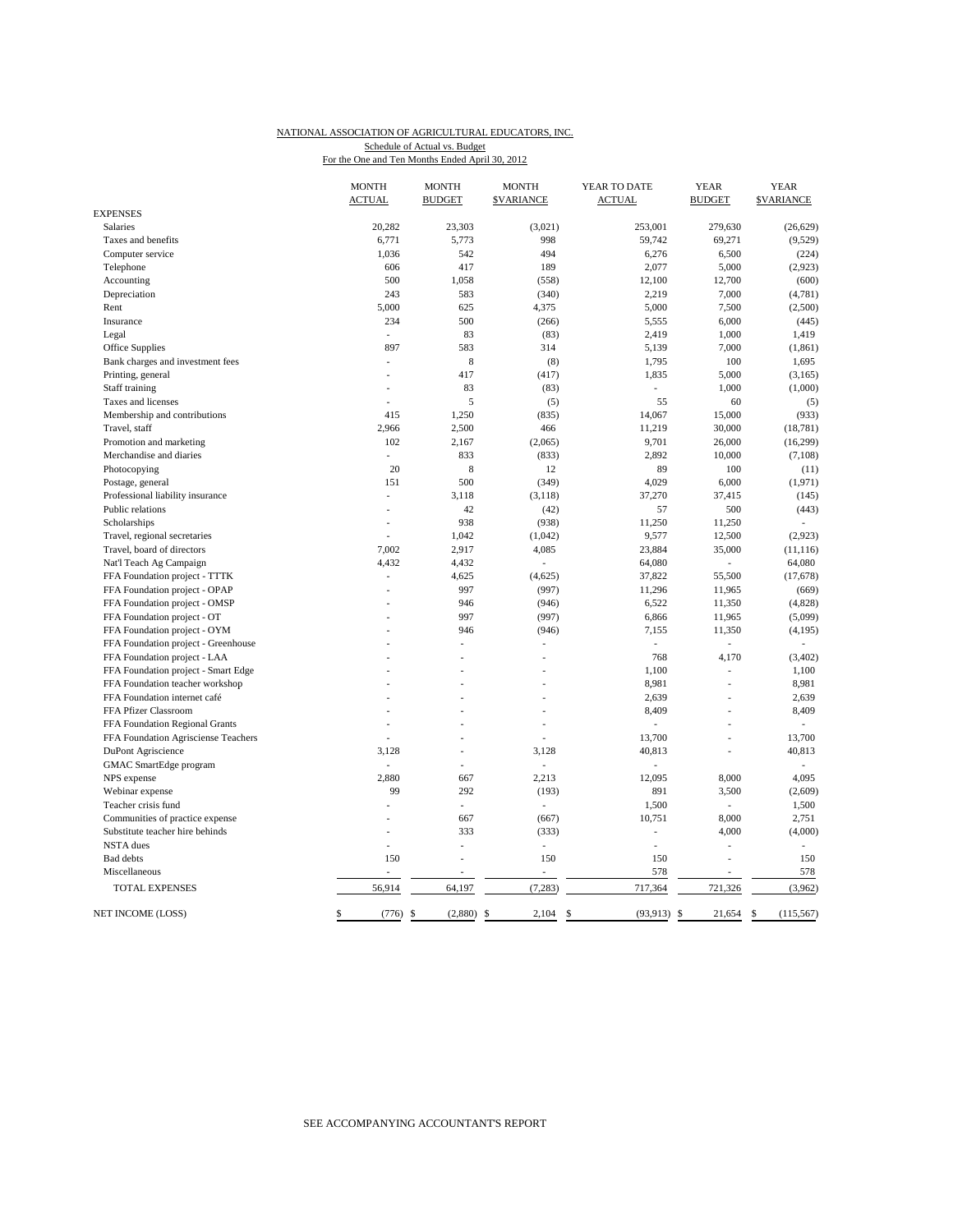## NATIONAL ASSOCIATION OF AGRICULTURAL EDUCATORS, INC. Schedule of Convention Revenue and Expenses

For the One and Ten Months Ended April 30, 2012

|                                           | <b>MONTH</b>             | <b>MONTH</b>             | <b>MONTH</b>                  | YEAR TO DATE             | <b>YEAR</b>              | <b>YEAR</b>             |  |
|-------------------------------------------|--------------------------|--------------------------|-------------------------------|--------------------------|--------------------------|-------------------------|--|
|                                           | <b>ACTUAL</b>            | <b>BUDGET</b>            | <b>SVARIANCE</b>              | <b>ACTUAL</b>            | <b>BUDGET</b>            | <b>SVARIANCE</b>        |  |
| <b>REVENUE</b>                            |                          |                          |                               |                          |                          |                         |  |
| Convention, registration                  | \$                       | \$<br>7,917              | <sup>\$</sup><br>$(7.917)$ \$ | 82,293                   | \$<br>95,000             | $\mathbf S$<br>(12,707) |  |
| Convention, tickets/workshops             |                          |                          |                               | 227                      |                          | 227                     |  |
| Convention, trade show                    |                          | 125                      | (125)                         | 300                      | 1,500                    | (1,200)                 |  |
| Convention - Ideas Unlimited              |                          |                          |                               | 5,000                    |                          | 5,000                   |  |
| Convention - Teacher Mentor               |                          |                          |                               | 5,000                    |                          | 5,000                   |  |
| Convention scholarship fund               |                          |                          |                               | 1,389                    | 2,000                    | (611)                   |  |
| Convention, sponsorships - FFA Foundation |                          | 3,333                    | (3, 333)                      | ÷.                       | 40,000                   | (40,000)                |  |
| Convention, host state social             |                          | $\overline{\phantom{a}}$ | ä,                            | 7,975                    |                          | 7,975                   |  |
| Convention, sponsorships                  |                          | 4,500                    | (4,500)                       | 9,950                    | 54,000                   | (44,050)                |  |
| <b>TOTAL REVENUE</b>                      | $\overline{\phantom{a}}$ | 15,875                   | (15, 875)                     | 112,134                  | 192,500                  | (80, 366)               |  |
| <b>EXPENSES</b>                           |                          |                          |                               |                          |                          |                         |  |
| Convention, plaques and trophies          |                          | 167                      | (167)                         | 1,446                    | 2,000                    | (554)                   |  |
| Convention, printing                      |                          | 167                      | (167)                         |                          | 2,000                    | (2,000)                 |  |
| Convention, miscellaneous                 |                          | 83                       | (83)                          |                          | 1,000                    | (1,000)                 |  |
| Convention, awards                        |                          | L,                       | Ĭ.                            | 8,097                    | 9,000                    | (903)                   |  |
| Convention, photography                   |                          |                          |                               | 25                       |                          | 25                      |  |
| Convention, meal functions                |                          | 2.500                    | (2,500)                       | 70,230                   | 30,000                   | 40,230                  |  |
| Convention, promotion and marketing       |                          | 83                       | (83)                          | 2,782                    | 1,000                    | 1,782                   |  |
| Convention, postage and shipping          |                          | 250                      | (250)                         | 472                      | 3,000                    | (2,528)                 |  |
| Convention, equipment rental              |                          | 1,000                    | (1,000)                       | 16,800                   | 12,000                   | 4,800                   |  |
| Convention, workshops                     |                          |                          |                               |                          |                          |                         |  |
| Convention, host state social             |                          |                          |                               | 7,975                    |                          | 7,975                   |  |
| Convention, speakers                      |                          |                          |                               |                          |                          |                         |  |
| Convention, trade show expense            |                          |                          |                               |                          |                          |                         |  |
| Convention, tour expenses                 |                          |                          |                               |                          |                          |                         |  |
| Convention, committee expense             |                          | 245                      | (245)                         | 2,079                    | 2,940                    | (861)                   |  |
| Convention, sponsorships - FFA Foundation |                          | 2.667                    | (2,667)                       |                          | 32,000                   | (32,000)                |  |
| Convention, travel/board of directors     |                          | 1,000                    | (1,000)                       | 14,165                   | 12,000                   | 2,165                   |  |
| Convention, staff travel                  |                          | 833                      | (833)                         | 4,219                    | 10,000                   | (5,781)                 |  |
| Convention, other travel                  |                          | $\overline{\phantom{a}}$ | $\overline{\phantom{a}}$      | $\overline{\phantom{a}}$ | $\overline{\phantom{a}}$ | $\sim$                  |  |
| <b>TOTAL EXPENSES</b>                     | $\overline{\phantom{a}}$ | 8,995                    | (8,995)                       | 128,290                  | 116,940                  | 11,350                  |  |
| NET INCOME (LOSS)                         | \$                       | \$<br>6,880              | (6,880)<br>\$                 | -\$<br>$(16, 156)$ \$    | 75,560                   | (91, 716)<br>S          |  |